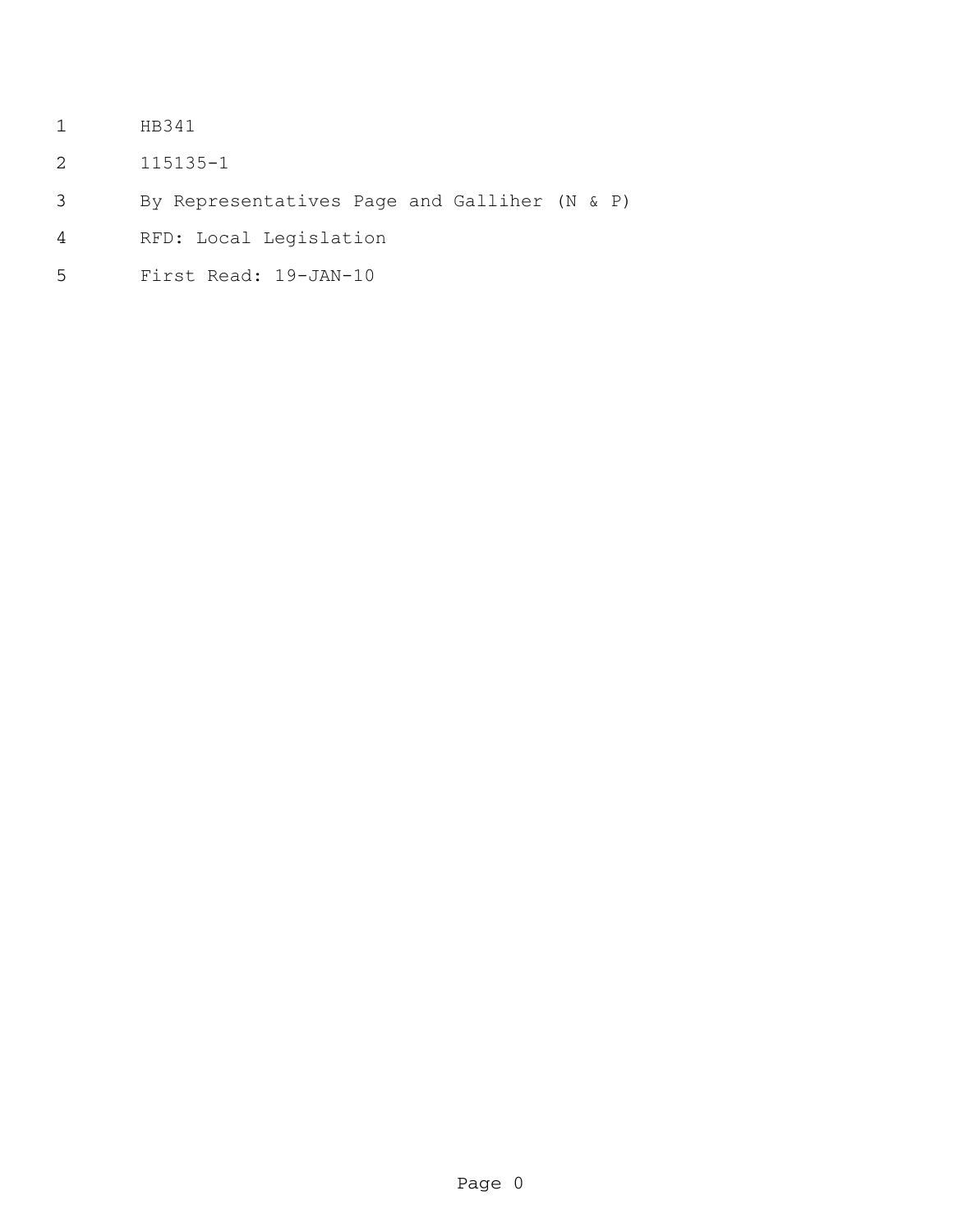| $\mathbf 1$    | 115135-1:n:11/03/2009:LLR/th LRS2009-4713                      |
|----------------|----------------------------------------------------------------|
| $\overline{2}$ |                                                                |
| 3              |                                                                |
| 4              |                                                                |
| 5              |                                                                |
| 6              |                                                                |
| 7              |                                                                |
| 8              |                                                                |
| 9              | A BILL                                                         |
| 10             | TO BE ENTITLED                                                 |
| 11             | AN ACT                                                         |
| 12             |                                                                |
| 13             | Relating to Etowah County; to amend Section 3 of Act           |
| 14             | 95-284, 1995 Regular Session (Acts 1995, p. 5270), as amended  |
| 15             | by Act 2003-184, 2003 Regular Session (Acts 2003, p. 491), and |
| 16             | further amended by Act 2009-302, 2009 Regular Session, and Act |
| 17             | 2009-591, 2009 Regular Session; to further provide that a      |
| 18             | portion of the proceeds distributed to the county and city     |
| 19             | school systems and the Gadsden State Community College may be  |
| 20             | used in times of proration to pay a portion of the salary of   |
| 21             | the certified personnel of the school systems and the Gadsden  |
| 22             | State Community College.                                       |
| 23             | BE IT ENACTED BY THE LEGISLATURE OF ALABAMA:                   |
| 24             | Section 1. Section 3 of Act 95-284, 1995 Regular               |
| 25             | Session (Acts 1995, p. 5270), as amended by Act 2003-184, 2003 |
| 26             | Regular Session (Acts 2003, p. 491), and further amended by    |
|                |                                                                |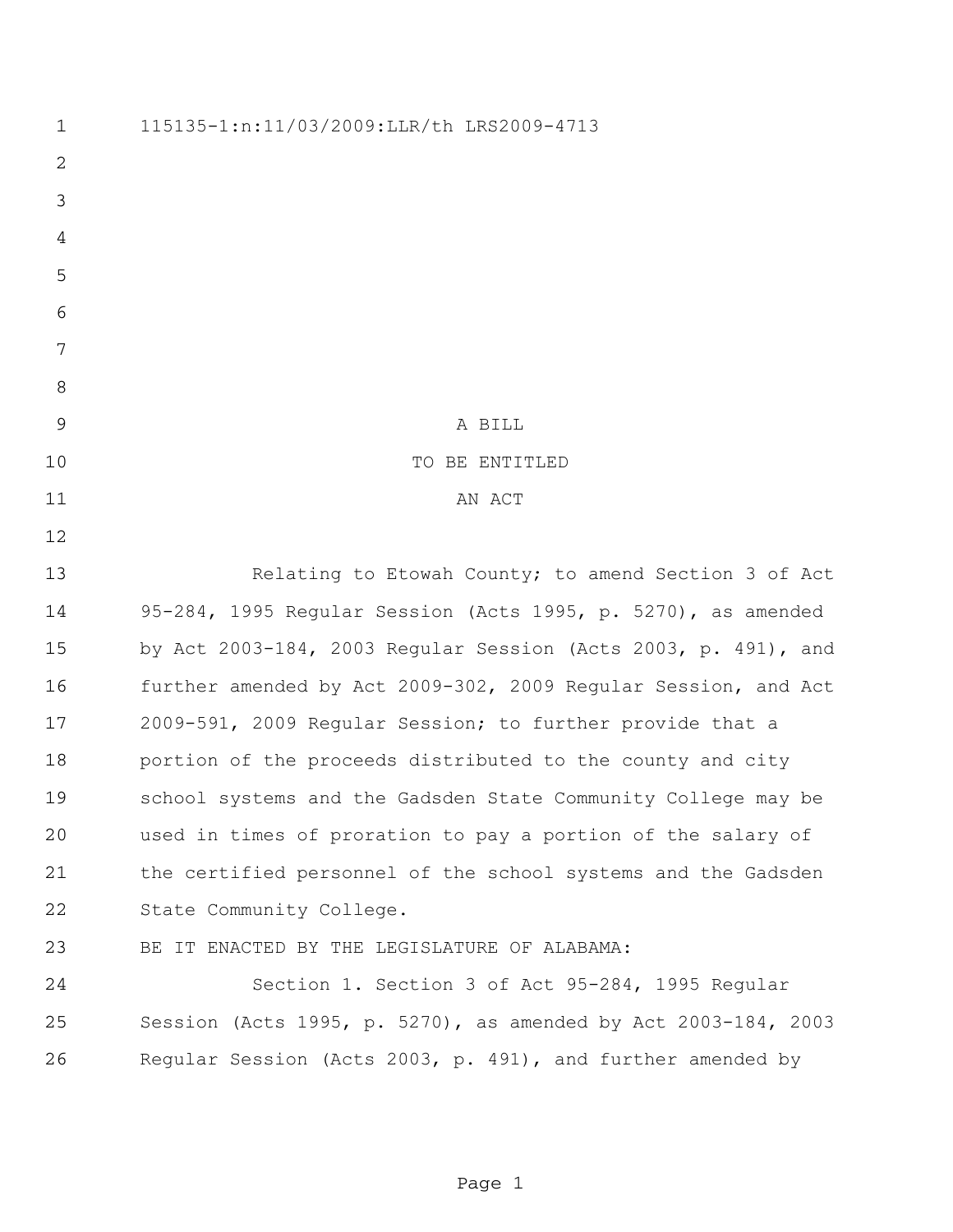Act 2009-302, 2009 Regular Session, and Act 2009-591, 2009 Regular Session, is further amended to read as follows: "Section 3. "The net proceeds of any sales and use tax levied pursuant to this act shall be distributed annually as follows: "(1) The first sixty thousand dollars (\$60,000) to Smeltzer Education Training Center. "(2) The next fifty thousand dollars (\$50,000) to Mental Retardation 310 Center. "(3) The next ten thousand dollars (\$10,000) to the Etowah County Rescue Squad. "(4) The next five thousand dollars (\$5,000) to the Attalla Rescue Squad. "(5)a. Fifty percent of the remaining proceeds to be used only for construction, maintenance, equipment, or supplies shall be distributed as follows: 85 percent to the Gadsden School System, the Etowah County School System, and the Attalla School System on a pro rata basis, according to the official average daily attendance for the previous school year, and 15 percent to Gadsden State Community College. Each school board shall receive and administer the proceeds of the sales and use taxes and shall have the authority to issue bonds, secure financing, and retire debt. "b. Notwithstanding the provisions of paragraph a., should the Governor declare proration in the state education

 trust fund budget, all of the remaining proceeds may be used to pay the salaries of the certified personnel of the school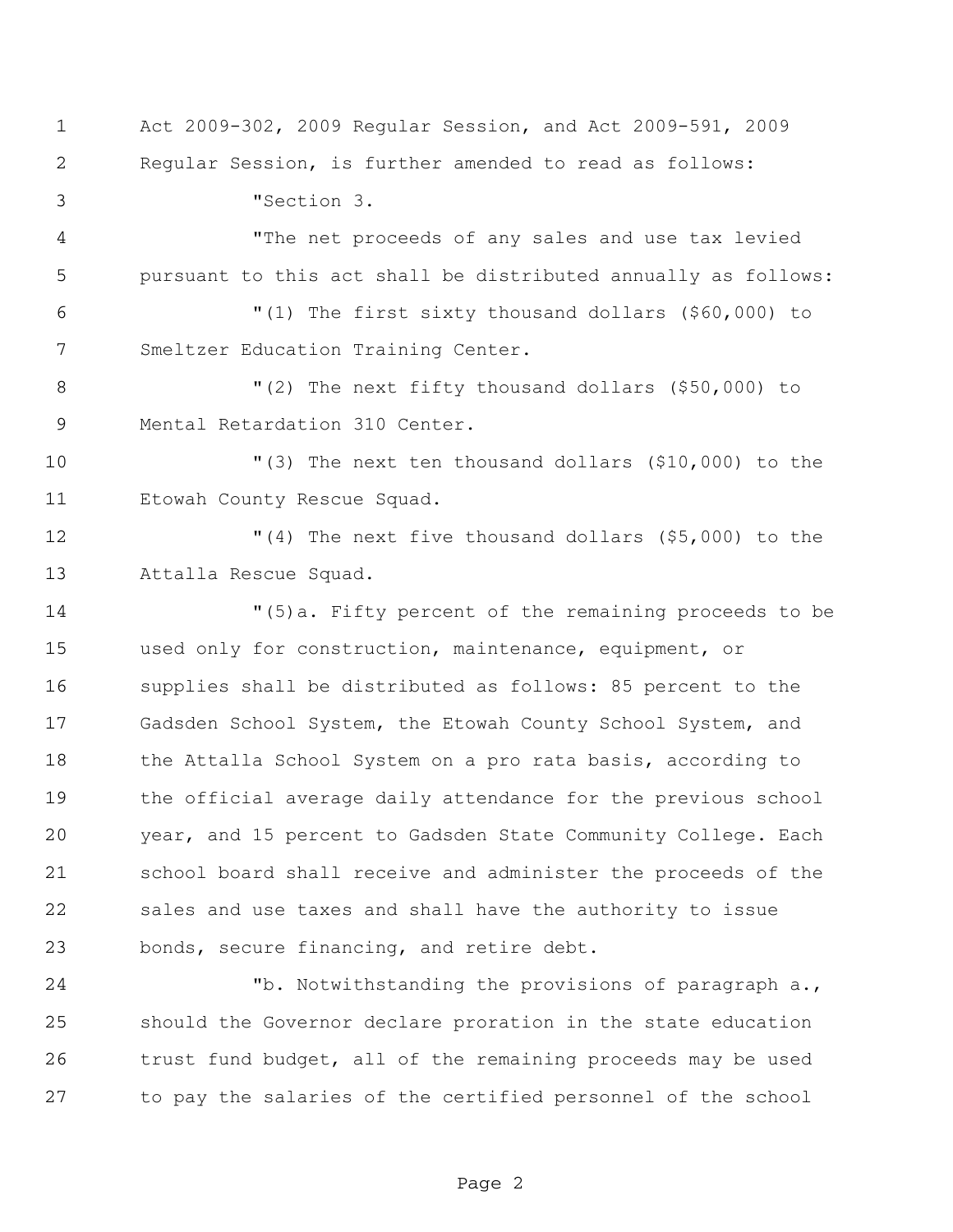systems or Gadsden State Community College. This discretion only exists when the education trust fund budget is in proration.

 "(6) Seventy percent of the remaining 50 percent to the Etowah County General Fund for juvenile detention, debt retirement, senior citizen services, and public safety. From 7 these funds, the county shall be responsible for insurance, utilities, and maintenance of the community buildings in the unincorporated areas of the county completed or approved by the effective date of the act adding this language with funds from the Community Development Committee. All future construction of community buildings in the unincorporated areas shall be approved by the county commission.

 "(7) Eighteen percent of the remaining 50 percent to the Etowah County Community Development Committee.

 "These funds shall be divided equally among the three House of Representatives districts in Etowah County. The funds in each district shall be expended only on projects located in the respective House district. The expenditure of funds for each respective district shall be voted on and approved by the respective House district appointee and Senate appointee. The House appointee and Senate appointee for a district may call a district meeting for the purpose of this provision.

 "(8) Six percent of the remaining 50 percent to the Etowah County Library Committee. Of this amount, two thousand

Page 3